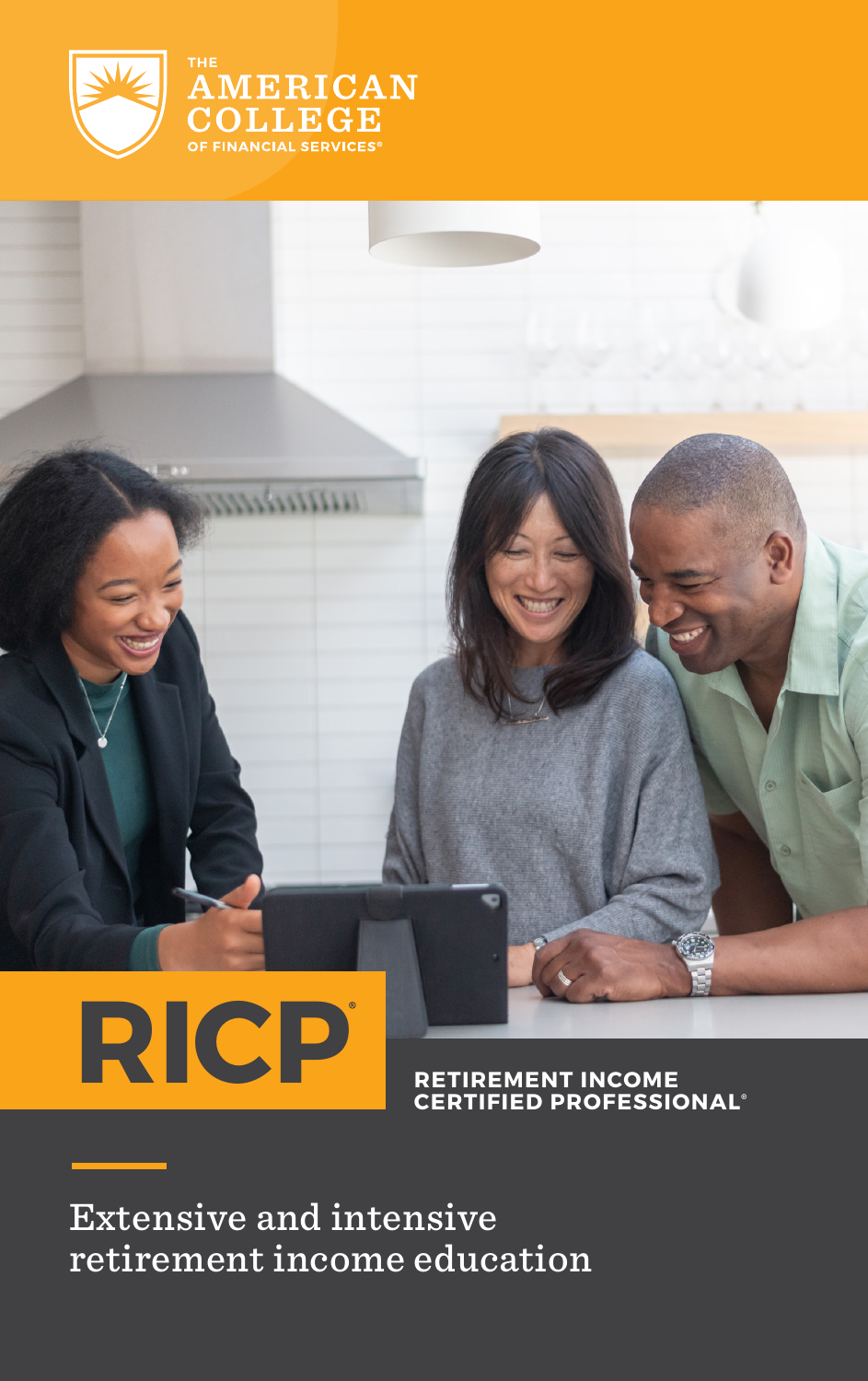### **WHY BECOME A**





#### **RETIREMENT INCOME CERTIFIED PROFESSIONAL ®**

With 10,000 Baby Boomers retiring each day, advisors' fastest-growing client segment is in need of stable, lasting income.

Becoming an RICP<sup>®</sup> provides you:

- **Knowledge** to expand into specialized income planning
- **Credibility** with clients seeking retirement income advice
- **Expertise** on all income approaches and styles
- **Recognition** of your status as a specialist in this field
- **Preparation** for the changing advisory landscape

**Consumers rank retirement** 



search process.<sup>1</sup>

The American College O. Alfred Granum Center for Financial Security Consumer Survey. January 2022.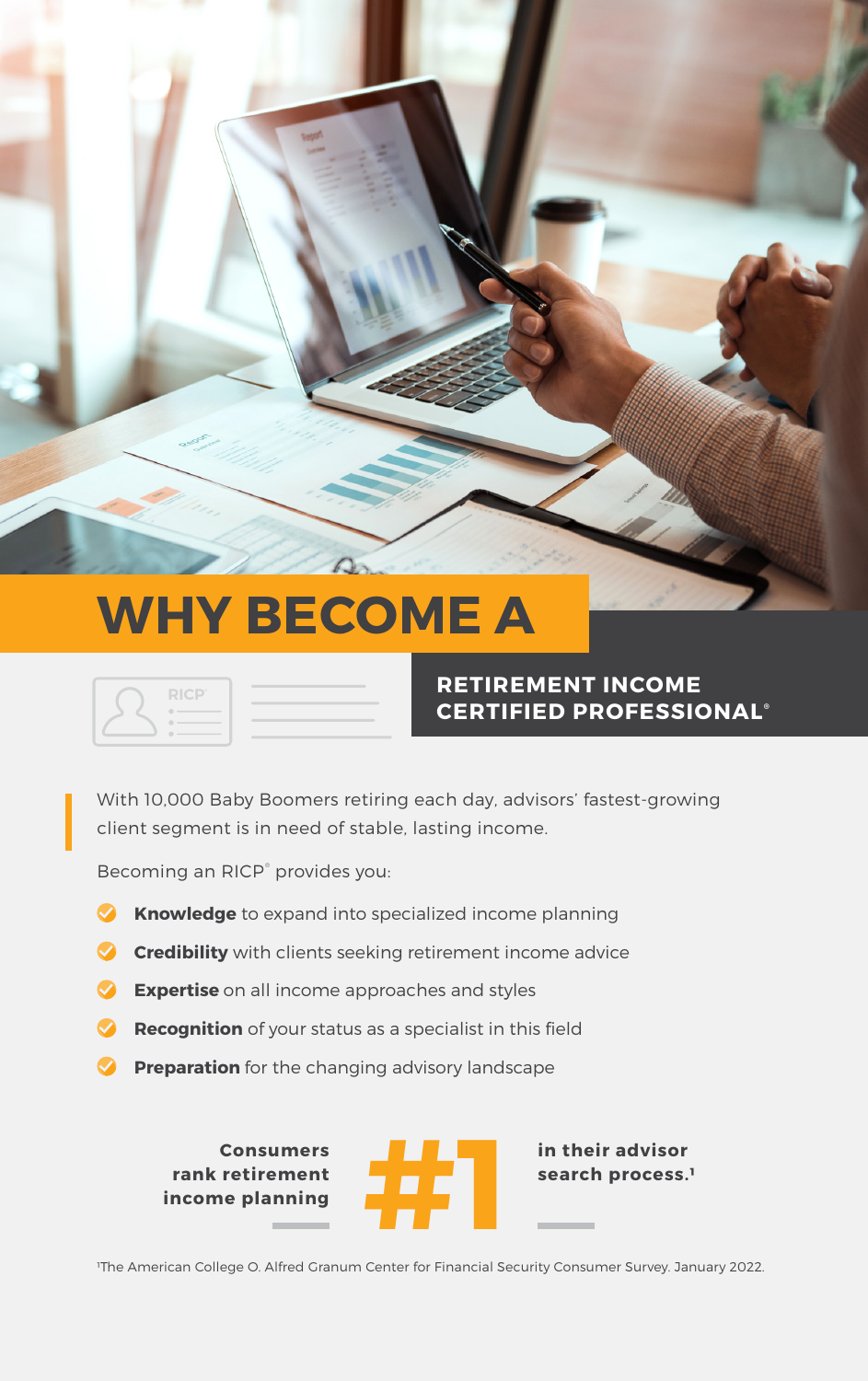### **YOUR DIFFERENTIATOR:**

#### **RETIREMENT SPECIALIZATION WITH THE AMERICAN COLLEGE OF FINANCIAL SERVICES**

The College's RICP® program offers practical, comprehensive knowledge to meet growing demand. Study the three-course curriculum at your own pace, engage through virtual office hours, and receive support from the nation's preeminent retirement planning thought leaders and our academic advising team.

Our program features:



**Elite faculty** of nationallyrecognized academics, researchers, and practitioners

**Comprehensive curriculum** supporting a 21st-century, best-interest approach to retirement income planning



**Modern e-learning** with dynamic presentations and graphics, practice exams and knowledge checks to both engage and help you retain the material



**Interactive exam prep** with the Webinar Intensive Review Program (WIRP), instructor-led live webinars with Q&A and peer engagement (separate enrollment at no fee)



**of designees say their RICP ® education helps them better** 

2 The American College of Financial Services Designation Outcomes Study. 2017.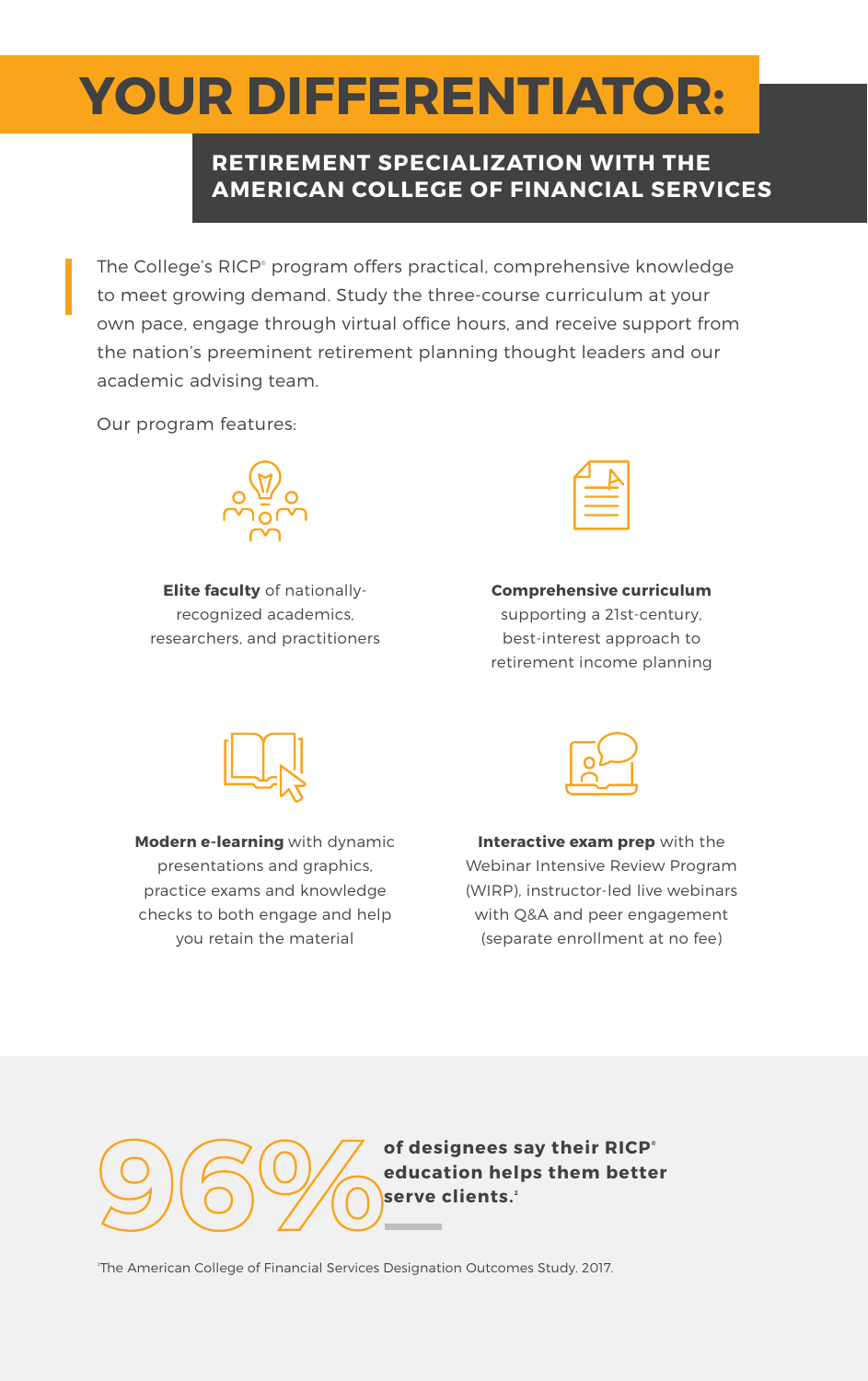### $\textbf{RICP}^{\text{\tiny{*}}}\text{RETIREMENT INCOME}$

#### **PROGRAM AT A GLANCE**

The RICP® is designed for financial professionals seeking to specialize in retirement income planning. It gives you the skills to build sustainable retirement plans using an approach-agnostic methodology.

#### **YOUR LEARNING OUTCOMES:**

- **•** Skills required to counter the 18 major risks in retirement
- **•** Strategies for Social Security claiming
- **•** Approaches to contain healthcare and long-term care costs
- **•** Tools for estate and legacy planning
- **•** Solutions for retirement plan savings

#### **TUITION:** \$2,450

**TIMING:** Complete in 12 months or less

**FORMAT:** 100% online, self-study with live exam prep sessions (enroll in WIRP)

#### **TUITION SAVINGS AND SCHOLARSHIP OPPORTUNITIES:**

Program tuition can be paid on a per-course basis, or packaged together at a reduced rate. Tuition covers your course fees, final exam, and course materials.

Scholarship opportunities for active-duty, guard and reserve service members, veterans, and spouses, African American financial professionals, women and other qualifying groups are available.

When you're talking about retirement planning and the best place to get educated, the RICP® was an absolute no-brainer. It continues to serve me every day."

**— Kristin Shea, RICP® , Business Development Coach to Top Advisors**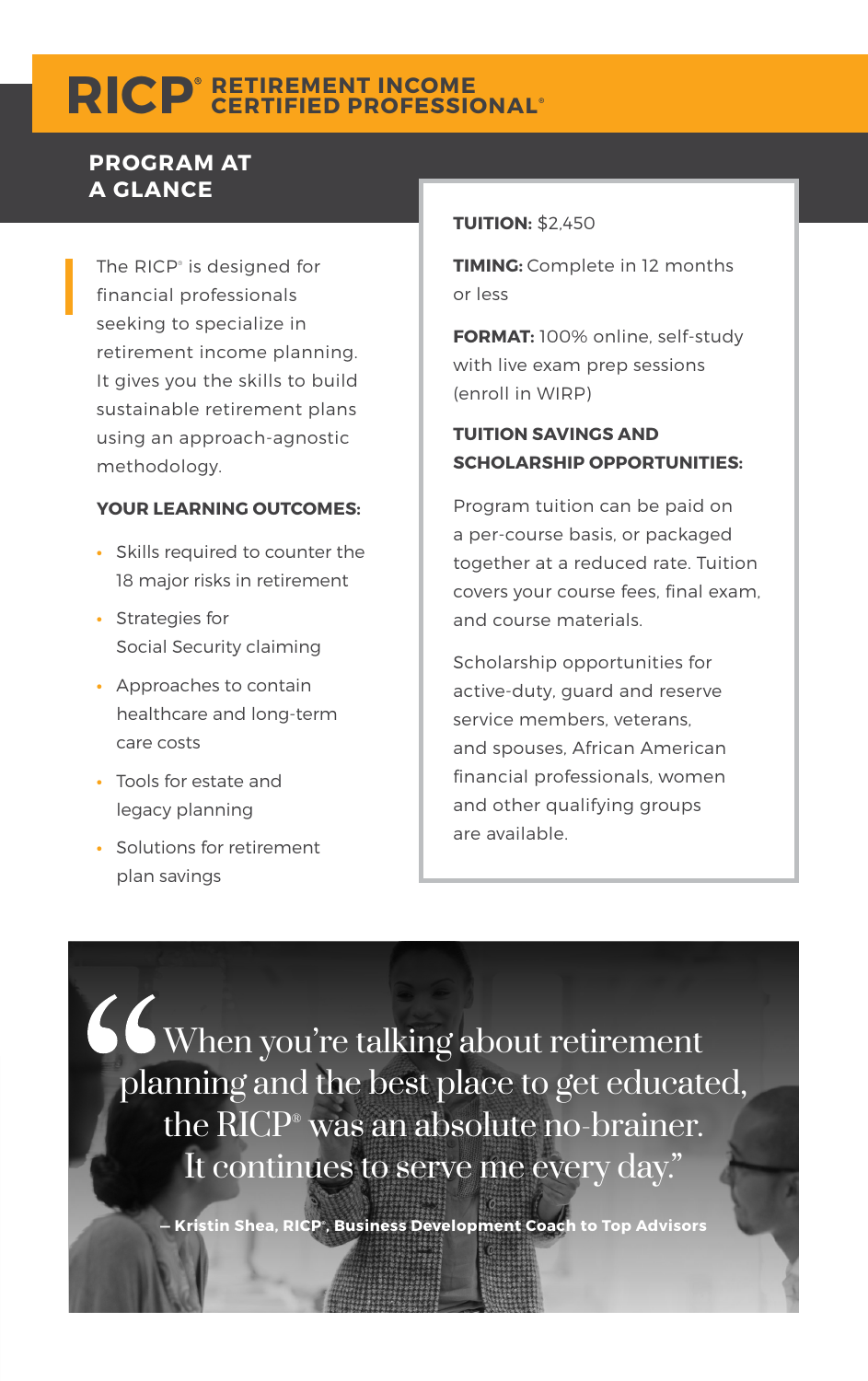### **YOUR EDUCATIONAL JOURNEY STARTS HERE**

There are no prerequisite courses required to begin the RICP<sup>®</sup> program, but three years of experience in financial planning or a related profession are required to use the designation.

To receive the RICP<sup>®</sup> designation, you must:

- **•** Have attained high school diploma or the equivalent
- **•** Successfully complete the three required courses
- **•** Agree to comply with The American College Code of Ethics and Procedures
- **•** Participate in the annual Professional Recertification Program (PRP) to maintain the designation

#### **YOUR ROADMAP TO SUCCESS**

Your learning journey doesn't have to begin or end with earning your RICP<sup>®</sup>. Our three-course program can fit into any life-long learning journey with The American College of Financial Services.



Here are a few potential paths:

**The RICP® is an excellent complement to planning credentials such as CFP® certification or ChFC® , providing you with the specialized knowledge to serve a growing book of retiring clientele or as part of an integrated team practice.**